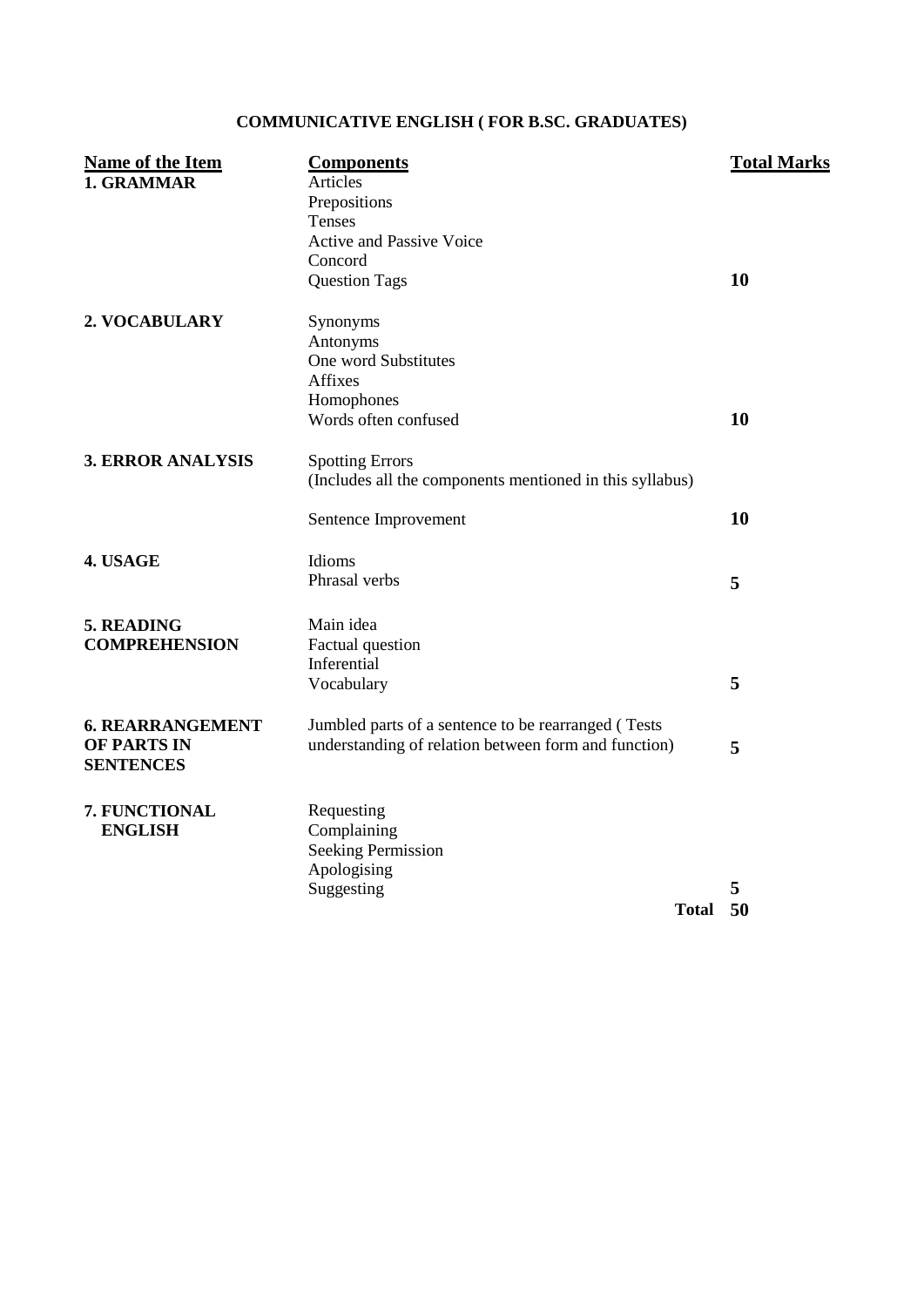## **Annexure III**

## **Communicative English (50 Questions of this type)**

Table showing the various components of language items tested with weight age of marks

| Name of the item | <b>Components</b>               | <b>No. of Questions</b> | <b>Marks</b>   | <b>Total</b><br><b>Marks</b> | <b>Sample</b>                                                                                                  |
|------------------|---------------------------------|-------------------------|----------------|------------------------------|----------------------------------------------------------------------------------------------------------------|
|                  | Articles                        | $\overline{2}$          | $\overline{2}$ |                              | 4) none of the above<br>1) a 2) an 3) the                                                                      |
| 1. GRAMMAR       | Prepositions                    | $\overline{2}$          | $\overline{2}$ | 10                           | Will you please sit _________ me?<br>1) beside 2) by 3) besides 4) between                                     |
|                  | Tenses                          | 2                       | $\overline{2}$ |                              | since morning.<br>1) Am working 2) was working<br>3) worked 4) have been working                               |
|                  | <b>Active and Passive Voice</b> |                         | 1              |                              | to hold a meeting in the office today.<br>It<br>1) Is proposed 2) proposed 3) they<br>proposed 4) is proposing |
|                  | Concord                         | $\overline{2}$          | $\overline{2}$ |                              | Each of the boys _________ for the game show.<br>1) Were called 2) was called 3) were<br>calling 4) are call   |
|                  | <b>Question Tags</b>            | $\mathbf{1}$            | $\mathbf{1}$   |                              | Farmers work on land to produce food for us,<br>1) Isn't it? 2) doesn't it? 3) weren't they?<br>4) don't they? |
|                  | Synonyms                        | 2                       | $\overline{2}$ |                              | Examine<br>1) Check 2) cheque 3) exact 4) disclose                                                             |
| 2. VOCABULARY    | Antonyms                        | $\overline{2}$          | $\overline{2}$ | 10                           | Analyse<br>1) Synthesise 2) co ordinate 3) organise<br>4) concise                                              |
|                  | One word Substitutes            | $\overline{2}$          | $\overline{2}$ |                              | One who is recovering from illness<br>1) Sickness 2) convalescent 3) conduit<br>4) ill-free                    |
|                  | Affixes                         |                         |                |                              | relevant                                                                                                       |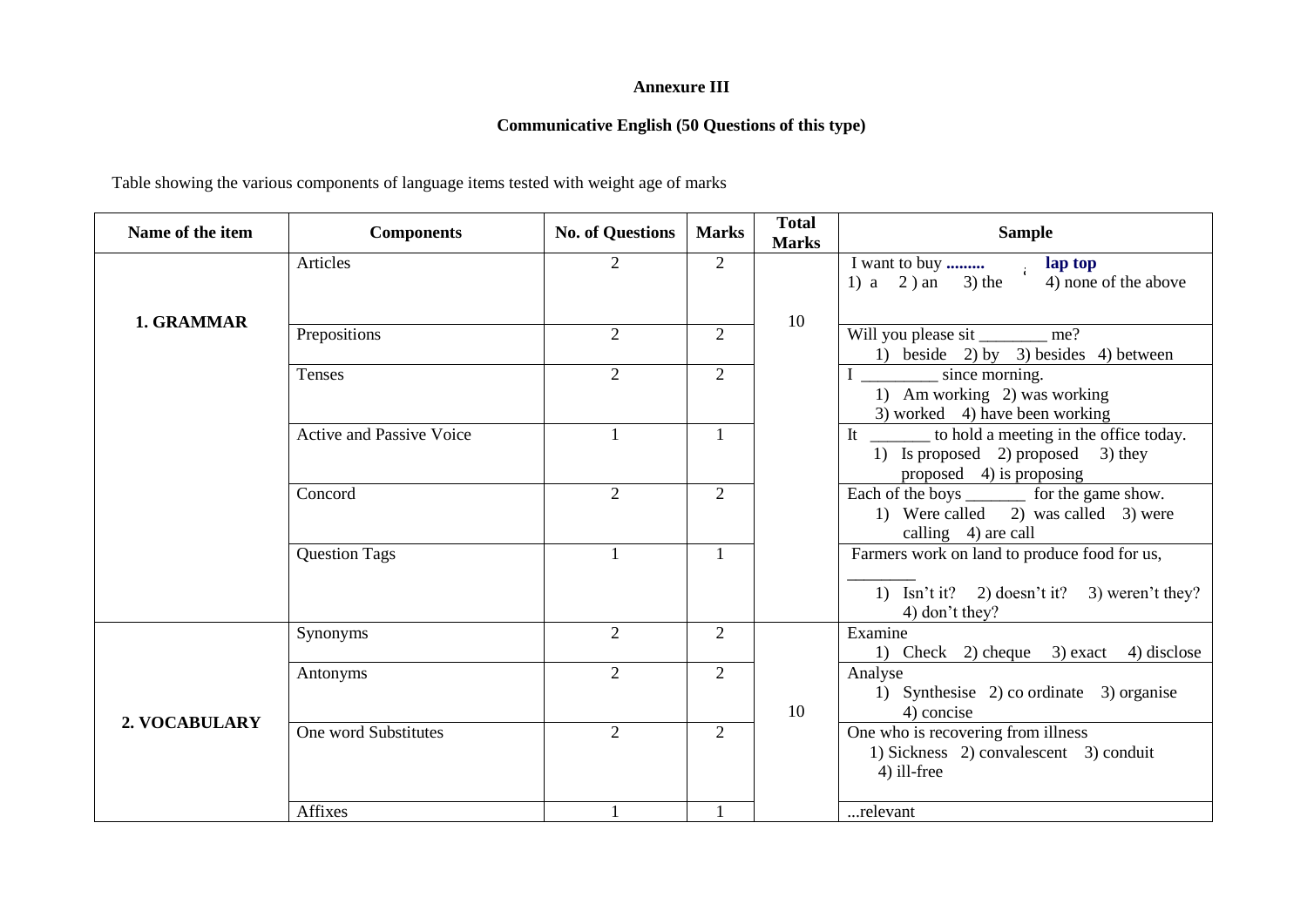|                          |                                   |                |                |                 | $2)$ dis<br>$3)$ mis $4)$ ir<br>Un<br>1)                   |
|--------------------------|-----------------------------------|----------------|----------------|-----------------|------------------------------------------------------------|
|                          | Homophones                        |                |                |                 | is today's newspaper.                                      |
|                          |                                   |                |                |                 | 1) Hear 2) her 3) heir 4) here                             |
|                          | Words often confused              | $\overline{2}$ | $\overline{2}$ |                 | I invited everyone Rahim to the party.                     |
|                          |                                   |                |                |                 | 1) Accept 2) except 3) exempt                              |
|                          |                                   |                |                |                 | 4) extinct                                                 |
| <b>3. ERROR ANALYSIS</b> | <b>Spotting Errors</b>            | 5              | 5              |                 | The father / along with his son were found /missing        |
|                          | (Includes all the components)     |                |                |                 | $\mathcal{C}$<br>$\mathbf{A}$<br>B                         |
|                          | mentioned in this syllabus)       |                |                | 10              | from the party/ held at the Function hall.                 |
|                          |                                   |                |                |                 |                                                            |
|                          |                                   |                |                |                 | Which part of the sentence contain error?                  |
|                          |                                   |                |                |                 | $1)$ A                                                     |
|                          |                                   |                |                |                 | 2)<br>$\mathbf{B}$                                         |
|                          |                                   |                |                |                 | 3)<br>$\mathcal{C}$                                        |
|                          |                                   |                |                |                 | $4)$ D                                                     |
|                          | Sentence Improvement              | 5 <sup>5</sup> | 5              |                 | Being a Sunday, I stayed at home.                          |
|                          |                                   |                |                |                 | 1) I am being the Sunday 2) It being a                     |
|                          |                                   |                |                |                 | Sunday 3) When being the Sunday                            |
|                          |                                   |                |                |                 | 4) On being a Sunday                                       |
| 4. USAGE                 | Idioms                            | $\overline{2}$ | $\overline{2}$ |                 |                                                            |
|                          | Phrasal verbs                     | $\overline{3}$ | 3              | $5\overline{)}$ | The workers are <i>hell bent at getting</i> what is due to |
|                          |                                   |                |                |                 | them.                                                      |
|                          |                                   |                |                |                 | 1) hell bent on getting 2) hell bent for getting           |
|                          |                                   |                |                |                 | 3) hell bent upon getting 4) No improvement                |
| 5. READING               | Main idea                         |                |                |                 | A passage of suitable level of difficulty may be           |
| <b>COMPREHENSION</b>     | Factual question                  | $\mathfrak{2}$ |                |                 | given to test comprehension skills.                        |
|                          | Inferential                       |                | 5              | 5               |                                                            |
|                          | Vocabulary                        |                |                |                 |                                                            |
| 6.                       | Jumbled parts of a sentence to be |                |                |                 | tomorrow? / to come with us/ to have dinner                |
| <b>REARRANGEMENT</b>     | rearranged (Tests understanding   | 5              | 5              | 5               | $\mathbf{A}$<br>B<br>$\mathbf C$                           |
| OF PARTS IN              | of relation between form and      |                |                |                 | /Would you like                                            |
| <b>SENTENCES</b>         | function)                         |                |                |                 | $\mathbf D$                                                |
|                          |                                   |                |                |                 | $1)$ ACDB                                                  |
|                          |                                   |                |                |                 | $2)$ CDBA                                                  |
|                          |                                   |                |                |                 | 3) DCBA                                                    |
|                          |                                   |                |                |                 | 4) DBCA                                                    |
|                          |                                   |                |                |                 |                                                            |